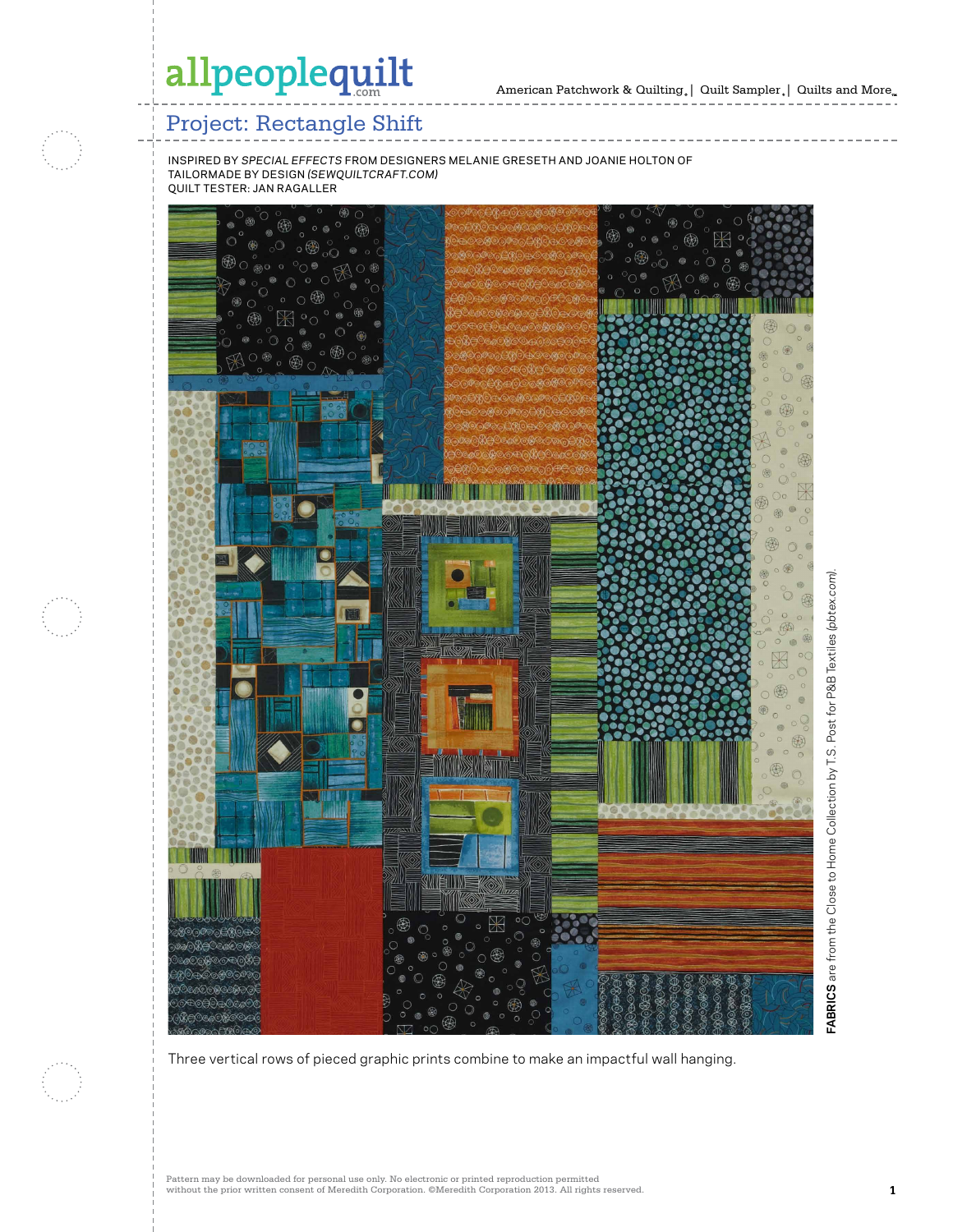# allpeoplequilt

### Project: Rectangle Shift

- Materials **•** 3⁄8 yard *each* of green-and-black stripe, black doodle print, blue square print, multicolor panel print, and blue circle print (quilt)
- **•** 1⁄8 yard blue doodle print (quilt)
- **•** 1⁄4 yard *each* of cream circle print, cream doodle print, and blue swirl print (quilt)
- **•** 18 ×21" piece (fat quarter) *each* of black stripe, red print, orange stripe, black circle print, and orange-and-black stripe (quilt)
- **•** 1⁄2 yard binding fabric
- **<sup>2</sup>/<sub>8</sub>** yards backing fabric
- **•** 51 ×63" batting

#### Finished Quilt: 42 1⁄2 ×54 1⁄2 "

Yardages and cutting instructions are based on 42" of usable fabric width.

Measurements include 1⁄4" seam allowances. Sew with right sides together unless otherwise stated.

### Cut Fabrics

Cut pieces in the following order.

**From green-and-black stripe, cut:**

- 
- **•** 1—4½×10½" rectangle<br>**•** 1—3½×26½" rectangle<br>**•** 1—3½×11½" strip<br>**•** 2—1½×14½" strips<br>**•** 1—1½×6½" strip
- 
- 
- 
- 
- **From black doodle print, cut:**
- 
- **•** 1—11½" square<br>• 1—8½×11½" rectangle<br>• 1—6½×10½" rectangle
- 
- **From blue square print, cut:**
- 1-111⁄2×301⁄2" rectangle
- **From multicolor panel print, cut:**
- 1-111⁄2×261⁄2" rectangle
- **From blue circle print, cut:**
- 1–101⁄2×281⁄2" rectangle **From blue doodle print, cut:**
- 
- **•** 1—31⁄2×61⁄2" rectangle **•** 1—11⁄2×141⁄2" strip
- **From cream circle print, cut:**
- 
- **•** 1—31⁄2×301⁄2" strip **•** 2—11⁄2×141⁄2" strips

**From cream doodle print, cut:**

- **•** 1—41⁄2×321⁄2" strip **•** 1—11⁄2×61⁄2" strip
- 
- **From blue swirl print, cut:**
- **•** 1—41⁄2×181⁄2" rectangle **•** 1—41⁄2" square
- 
- **From black stripe, cut:**
- 
- **•** 1—61⁄2×8" rectangle **•** 1—41⁄2×101⁄2" rectangle
- **From red print, cut:**
- 1-81⁄2×12<sup>1</sup>/<sub>2</sub>" rectangle
- **From orange stripe, cut:**
- 1–101⁄2×181⁄2" rectangle
- **From black circle print, cut:**
- **•** 1—41⁄2×61⁄2" rectangle **•** 1—21⁄2×31⁄2" rectangle
- 

**From orange-and-black stripe, cut:**

- **1** 1 10  $\frac{1}{2}$  x 14  $\frac{1}{2}$  rectangle
- **From binding fabric, cut:**
- 5-21⁄2×42" binding strips

#### Assemble Quilt Top

- **1.** Referring to Quilt Assembly Diagram, lay out pieces in three vertical rows.
- 2. Sew together pieces in pairs where possible. Press seams in one direction. Join pairs and remaining pieces into sections. Press seams open. Join sections into three vertical rows. Press seams open. Each row should be 14 1⁄2 ×54 1⁄2".
- **3.** Referring to Quilt Assembly Diagram, sew together vertical rows to make quilt top. Press seams in one direction.

### Finish Quilt

- 1. Layer quilt top, batting, and backing; baste. Quilt as desired.
- 2. Bind with binding strips.